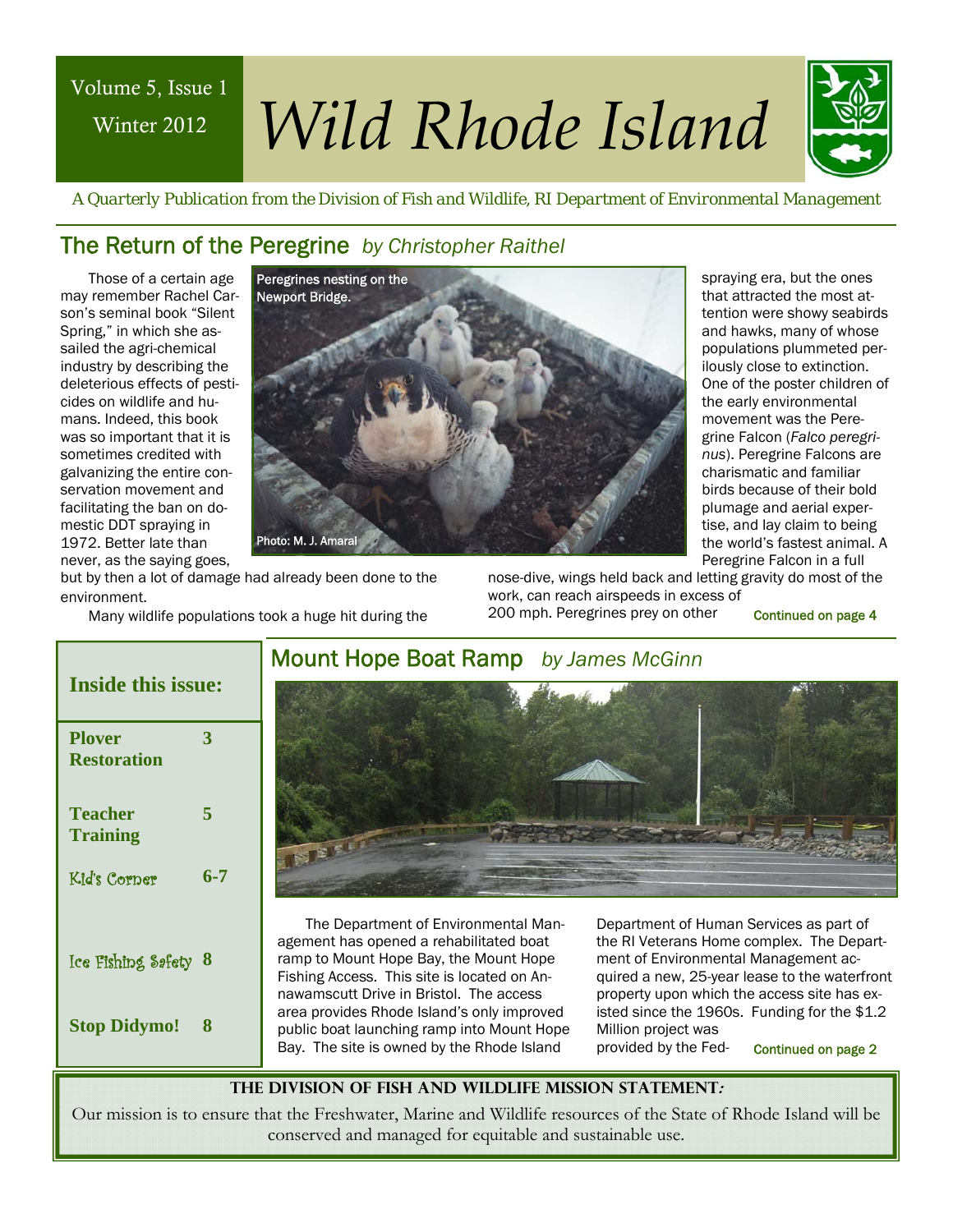## Wild Rhode Island



*Janet Coit, Director Rhode Island Department of Environmental Management* 

*Larry Mouradjian, Associate Director, Bureau of Natural Resources* 

*Wild Rhode Island* is a quarterly publication of the Rhode Island Department of Environmental Management Division of Fish and Wildlife. Printing is supported by the Aquatic Resource Education program (*Federal Aid Grant F-42-E*).

Publisher: Kimberly Sullivan, Principal Fisheries Biologist, ARE Coordinator

Editor: Veronica Masson, Principal Fisheries Biologist

For a free subscription to *Wild Rhode Island* please call (401) 789-0281 or send an email to veronica.masson@dem.ri.gov. Please indicate whether you would like to have the newsletter sent to you via email or US mail.

> *Wild Rhode Island* is also available on the web at: www.dem.ri.gov

To report an environmental emergency or violation please call the RIDEM Division of Law Enforcement (401) 222-3070



eral Aid in Sportfish Restoration Program with the local match coming from the value of the real estate. The project was designed by Gordon R. Archibald, Inc. of Pawtucket under the direction of the DEM Division of Planning and Development, and was constructed by HK&S Construction Holding Corporation of Newport, RI.

The old ramp was only 10 feet wide and fully exposed during low tide, making it unusable by boaters. Since the site was not being used by boaters, it became a haven for illegal dumping and teenage parties, creating a nuisance to the local neighborhood. The new ramp is relocated slightly north of the old one in an area that naturally provides greater water depth. Even in the new location, a new four-foot deep channel was created by removing approximately 2,500 cubic yards of dredge material, during low tide, from the toe of the ramp to deep water. Dredge spoils were disposed of under the new paved parking area, which provides parking for 49 vehicles with trailers and five trailerless vehicles. A new 1,000 foot roadway was created from Annawamscutt Drive into the site. The new ramp is 60 feet wide and is constructed with the standard precast concrete boat ramp slabs that DEM has used at other fa-

cilities since the late 1990s. The ramp also has two floating courtesy docks that will be

in the water from April to December each year. One of the floating courtesy docks provides a fully ADA-compliant route from the parking area to the water, similar to the existing ramp at Haines Memorial State Park in East Providence.

The paved parking area has been designed to be compliant with the new DEM Stormwater Manual. It features several bioretention soil and filter areas to provide adequate treatment of stormwater runoff before it discharges into Mount Hope Bay. The site also features a small gazebo with benches, a patio, and a new flagpole.

Throughout the project, the Department received tremendous support from the Town of Bristol. Now that the site is opened, the Town has taken over the daily operation and will handle litter pick-up and general site maintenance. At their request, Phase II of the project will include the installation of low intensity site lighting in the parking area and along the access road to discourage the illegal dumping and parties that plagued the old site.

If you would like to see the site for yourself, it is located at the end of Annawamscutt Drive which is off Metacom Avenue (RI 136) in Bristol.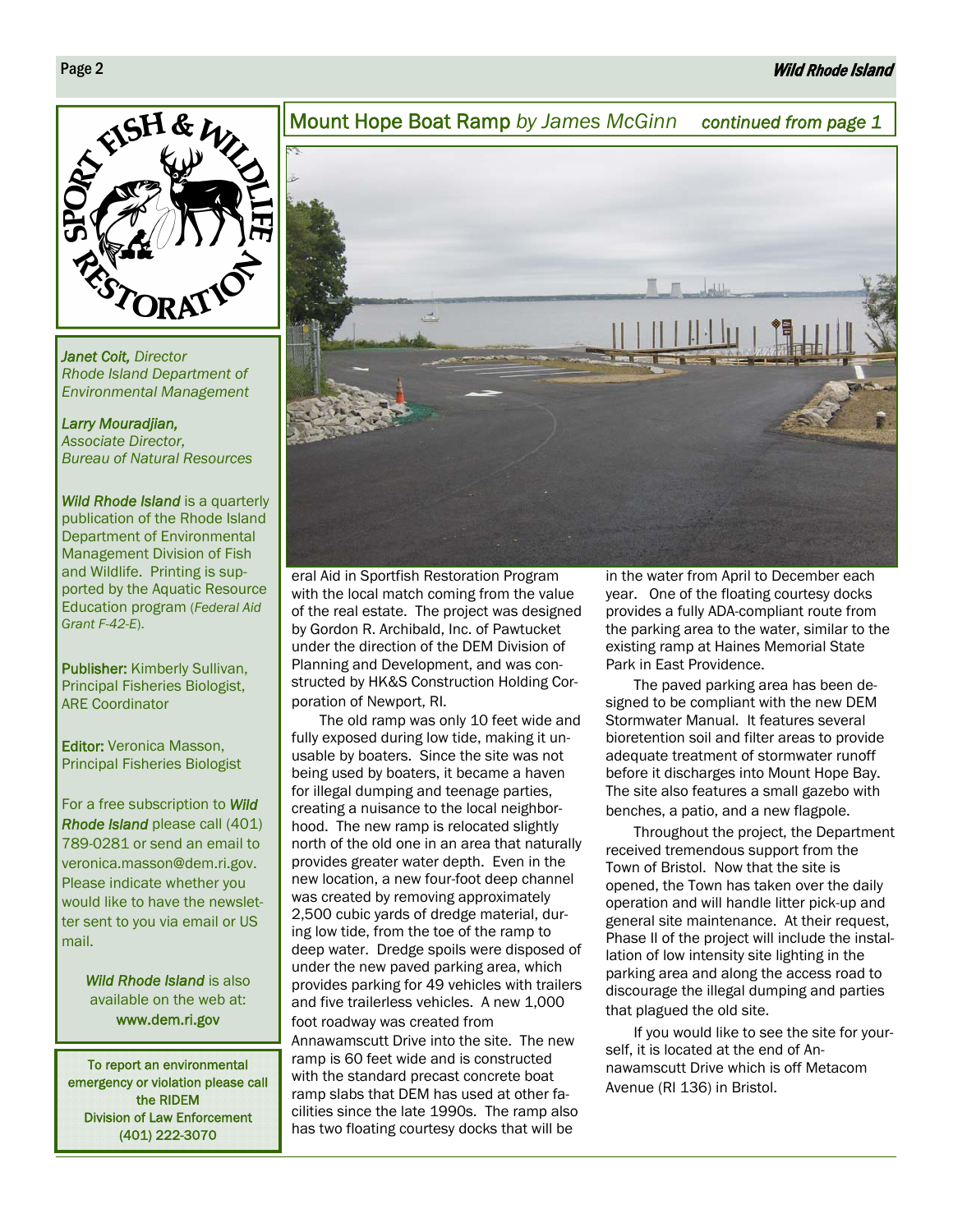#### Volume 5, Issue 1 **Page 3**

## Piping Plover Restoration *by Cheryl Wiitala, TNC* continued from page 2

## Adult Piping Plover. Photos: USFWS Piping Plover chick.

 The 2011 Piping Plover breeding season at nesting sites in Little Compton, RI, was a successful one relative to previous years. This season, all sites monitored by The Nature Conservancy in Rhode Island had nesting plovers that fledged chicks. A total of 15 pairs of Piping Plovers fledged 33 chicks, for an overall productivity of 2.20 chicks fledged per pair. This surpassed

The Piping Plover (*Charadrius melodus*) is a small, stocky, sandy-colored bird resembling a sandpiper. The adult has yellow-orange legs, a black band across the forehead from eye to eye, and a black ring around the base of its neck. Like other plovers, it runs in short starts and stops. When still, the Piping Plover blends into the pale background of open, sandy habitat on outer beaches where it feeds and nests. The bird's name derives from its call notes, plaintive bell-like whistles which are often heard before the birds are seen. The Piping Plover breeds on coastal beaches from Newfoundland and southeastern Quebec to North Carolina. These birds winter primarily on the Atlantic Coast from North Carolina to Florida, although some migrate to the Bahamas and West Indies. Piping Plovers were common along the Atlantic Coast during much of the 19th century, but nearly disappeared due to excessive hunting for the millinery trade. Following passage of the Migratory Bird Treaty Act in 1918, numbers recovered to a 20th Century peak in the 1940s. The current population decline is attributed to increased development and recreational use of beaches since the end of World War II. The most recent surveys place the Atlantic population at less than 2,000 pairs. The piping plover became a protected species under the Endangered Species Act on January 10, 1986. Along the Atlantic Coast it is designated as threatened, which means that the population would continue to decline if not protected. The Endangered Species Act provides penalties for taking, harassing or harming the piping plover and affords some protection to its habitat.

The Division of Fish and Wildlife provides grants through the State Wildlife Grant program and has partnered with The Nature Conservancy (TNC) and the U. S. Fish and Wildlife Service (USFWS) to provide protection services and conduct monitoring and education for the Piping Plover and Least Terns along the Rhode Island coastline. TNC covers Little Compton and Block Island, and the USFWS is responsible for the coastline between Napatree Point in Westerly and Sachuest Point in Middletown. The following is a summary of TNC's activities over the past year. In the future we plan to include an update of USFWS services as well.

2010's Piping Plover productivity of 1.67 chicks fledged per pair, (18 pairs of Piping Plovers fledged 30 chicks). Two sites in Little Compton receive monitoring and management attention by TNC. At Goosewing Beach Preserve, six pairs of Piping Plovers produced 8 nests (they usually re-nest after nest failures). A total of 16 chicks hatched from these nests and 12 survived to fledge, giving Goosewing an overall productivity of 2.00 chicks fledged per pair. Four pairs of plovers nested at Briggs Beach, producing four nests. At Briggs Beach, 15 chicks hatched and 13 chicks survived to fledge, resulting in a productivity of 3.25 chicks fledged per pair. The breeding biology and population dynamics of the Atlantic Coast population of Piping Plovers are very well known and scientists of the Atlantic Coast Piping Plover Recovery Team have been able to estimate how much annual productivity (new young) is required for a stable population. In 2011, the Little Compton productivity exceeded the 1.50 chicks fledged per pair level thought necessary to sustain a population.

Staffing for the shorebird monitoring and education program in 2011 consisted of the shorebird preserve assistant, education coordinator, preserves manager and operations assistant. In addition, two volunteer interns assisted with monitoring and educational activities. Furthermore, TNC had the help of volunteers, who assisted in staffing the Benjamin Family Environmental Center at Goosewing Beach Preserve, removing trash from the beach, and keeping an eye on the Piping Plovers and least terns, as well as helping to monitor the beach while informing and educating the general public.

A total of 33 education programs were held during the 2011 season, which attracted 355 participants. The education program consisted of 16 nature walks, seven seine net programs, 8 children's explorer's programs, and Goosewing Family Day. In addition, 628 people of all ages visited the Benjamin Family Environmental Center at Goosewing.

If you would like to volunteer for the program please contact Cheryl Wiitala at The Nature Conservancy at (401) 331- 7110 x 25 and Erin King at the U. S. Fish and Wildlife Service at (401) 255-3818 for more information.

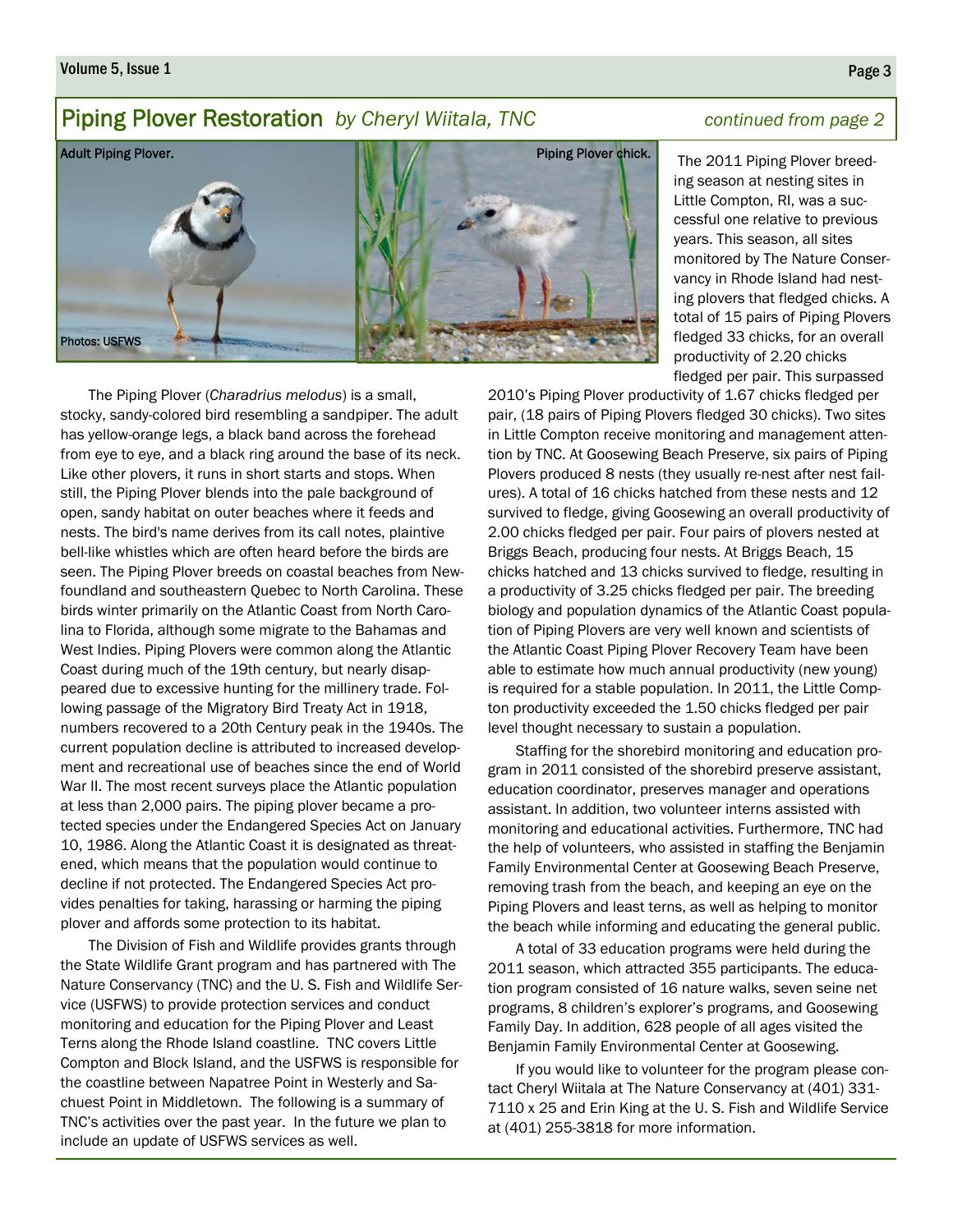## The Return of the Peregrine *by Christopher Raithel*

birds and they kill by striking their prey or, if the prey is smaller, by just grabbing it with their oversized feet and talons. Unfortunately, the Peregrine Falcon had the dubious distinction of being one of the "original" endangered species. Both the arctic and American subspecies (*F. p. tundrius* and *anatum*, respectively) were listed as endangered under the Endangered Species Conservation Act of 1969 (the law preceding the Endangered Species Act of 1973).

After listing, the U.S. Fish and Wildlife Service appointed Peregrine Falcon recovery teams to recommend actions necessary to restore the birds in the United States. As part of recovery efforts, scientists at Cornell University successfully



bred and raised Peregrine Falcons in captivity. Through a cooperative effort among the U.S. Fish and Wildlife Service and several other groups, more than 6,000 American Peregrine Falcons were released after 1974. The release of captive-bred peregrines involves a process known as "hacking." Young birds are placed in specially equipped boxes on top of a manmade tower or cliff ledge. At first, the birds are fed through a chute so they cannot see their human benefactors. When they are old enough, the box is opened and the young peregrines begin testing their wings. Their food is gradually reduced as the young falcons learn to hunt on their own.

At the time of the Peregrine's endangered listing, the eastern subspecies was actually extinct and the migratory arctic population was severely reduced. By the 1980s we were still seeing a few arctic migrants in Rhode Island; these appeared in a regular pattern during fall (October) and occasionally in spring (March or April). The re-establishment of nesting Peregrine Falcons in Rhode Island followed the typical track for a colonizing species. Even though no releases were done in Rhode Island, we benefited from dispersing birds produced by successful programs in other Northeastern States. By the 1980s, immature birds were being sighted in Rhode Island at unusual dates; that is, outside of the normal migratory window. By 1990, adult birds were consistently seen perched on large structures, especially the bridges over Narragansett Bay. Initially, these sightings occurred mostly during winter and did not attract undue attention because arctic birds could also winter in Rhode Island. However, as adults began to establish a more consistent presence on the bridges and lingered into the summer, nesting seemed imminent.

In the mid-1990s, Joe Zbyrowski thought it would be a good idea to put up nesting boxes at likely locations in the state. On his own initiative, he constructed and deployed two nesting boxes in Providence; one on the Industrial National Bank Building, and the other on a warehouse in the Port of Providence. The bank box was almost immediately occupied by Peregrines, and nesting has continued at that site nearly continuously since that time. Buoyed by this success, attention then turned to the bridges, where the Rhode Island Turnpike and Bridge Authority and the Rhode Island Department of Transportation were hugely supportive in monitoring birds and watching for nesting activity. Eventually, nesting was confirmed on the Newport (Pell) Bridge. This was followed shortly thereafter by confirmed nesting on the Mount Hope Bridge. As nesting boxes were placed on these sites and were used, the population continued to expand and new birds continue to show up and establish territories elsewhere in Rhode Island. This year there were five active Peregrine Falcon nests in Rhode Island.

The program to restore Peregrine Falcons was obviously successful. There are now over 2,000 pairs breeding each year across the United States. As a result of this comeback and reduced levels of contaminants, the Peregrine was removed from the FWS List of Threatened and Endangered Species on August 25, 1999. A Peregrine Falcon divebombing through a flock of birds is arguably one of the most magnificent sights in nature. Thanks to the dedication of several scientists and a lot of hard work, Rhode Islanders now have the opportunity to witness it.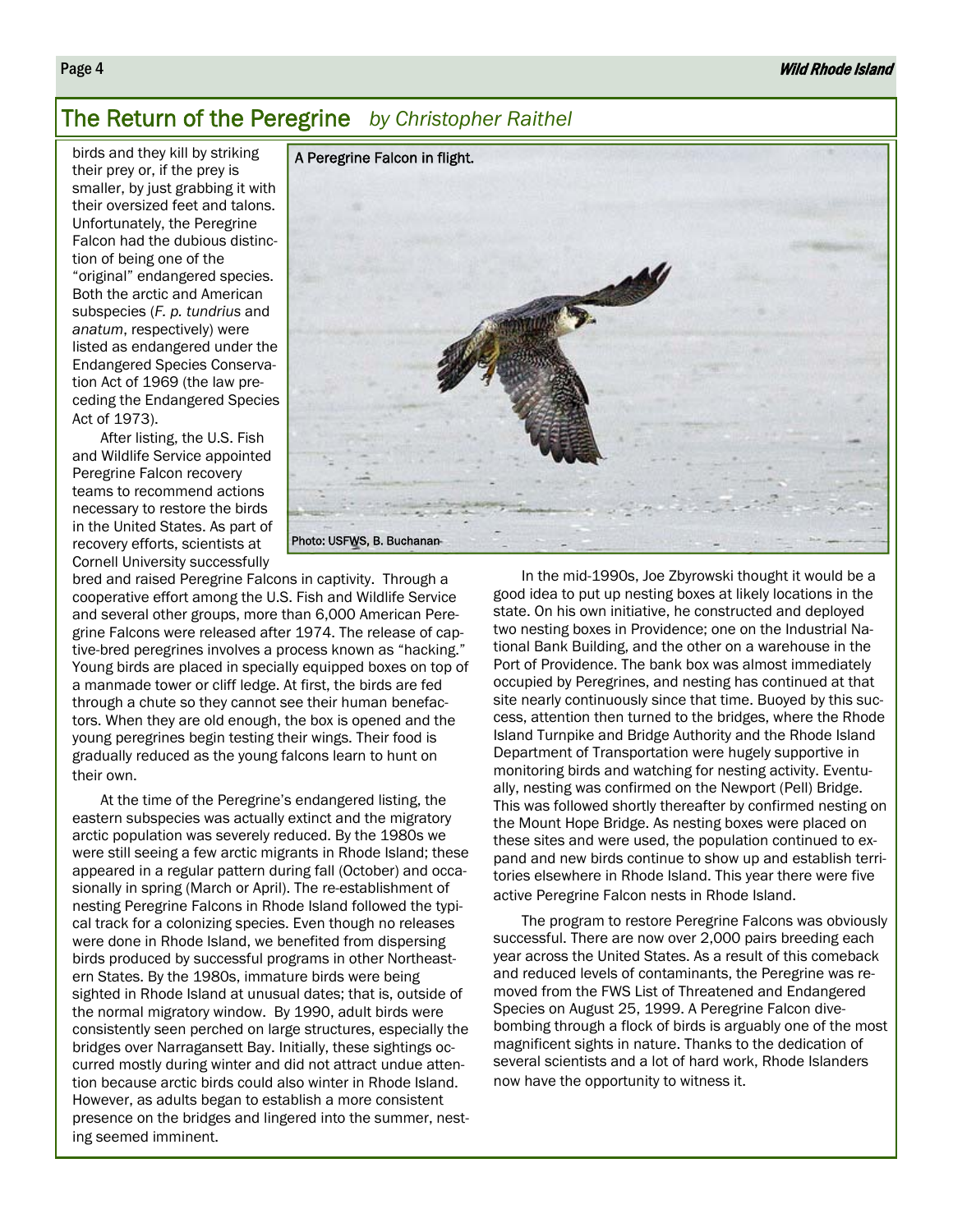#### Volume 5, Issue 1 Page 5

## **Wild Teacher Training** by Kimberly Sullivan

As a fisheries biologist, environmental educator, and Rhode Island's aquatic resource education coordinator, my main goal and purpose is to teach people of all ages to connect with their natural environment via any means necessary. For some people, connecting to their environment could be cutting a hole in the ice, setting up tilts and waiting for that fish to bite while drinking hot chocolate. Some prefer to commune with nature wading in a peaceful stream, studying the insects, tying the fly, and casting that fly to catch a trout. Others go on field trips with their children to build a tide pool on the beach and witness what wonders live in the ocean.

Regardless of the different methods available to connect people with nature, the best time to teach the importance of our natural resources is when children are young. That is why for over 20 years the

Division of Fish and Wildlife has offered teacher training in various environmental education curricula such as *Project Wild & Wild Aquatic*, *Project WET*, *WOW! The Wonders of Wetlands*, and an exciting new curriculum specifically geared toward pre-schoolers: *Growing Up Wild!* These curricula provide not only a tool for teachers to help their students become acquainted with the environment, but also can be used by scout leaders, home school groups, youth groups, and other environmental educators across the state.

In this age where technological advancements progress hourly, children are exposed to more than just television. They are able to network world-wide over the internet, on their phones and even though video games. With the whole world at your fingertips, who needs to get outdoors? While the future may seem bleak, new initiatives such as 'The No Child Left Inside' makes way for our schools to incorporate environmental education into their curriculum. Some states are even incorporating environmental education into their state standards curriculum. The ARE program is working with other environmental agencies such as the Audubon Society and Wood-Pawcatuck Watershed Association to provide teachers resources that can be easily incorporated into their classroom. The following is a quick summary of the curricula, which the ARE program is trained in facilitating:

#### *Project WILD/WILD Aquatic*

Published by the Council for Environmental Education in 1983, Project WILD is a multi-disciplinary tool designed to explore all environmental issues and present them in a comprehensive form to be used in schools K-12. Each activity comes with background information and various ways to



adapt the activity to each grade level. The curriculum is indexed various ways to aid teachers in quickly finding age appropriate activities as well as help teachers easily incorporate it into the state curriculum, whether reading, writing, math or science.

Project WILD Aquatic is an educational supplement that addresses water related issues in a similar format. The Division of Fish and Wildlife and the Audubon Society of RI have facilitators who offer training to groups all over Rhode Island. To procure a book, a six-hour teacher training is mandatory. The books are free to all those who participate in a teacher training.

#### *Project WET*

Project WET is an off-shoot of Project WILD, developed in 1995 by the Council for Environmental Education. This curriculum explores everything water-related, from a water molecule to water resource management. While there are activities for all ages K-12, the majority of the curriculum is focused on middle school and high school settings where access to a lab may be helpful. The ARE program and now the Wood-Pawcatuck Watershed Association are trained in facilitating the six-hour workshop where you will learn how to use the curriculum and effectively integrate it into your current State standards.

## *WOW! The Wonders of Wetlands*

WOW! The Wonders of Wetlands was developed in 1995 by Environmental Concern, Inc. and The Watercourse. The curriculum is unique because it fuses classroom activities to outdoor field work. The continued on page 7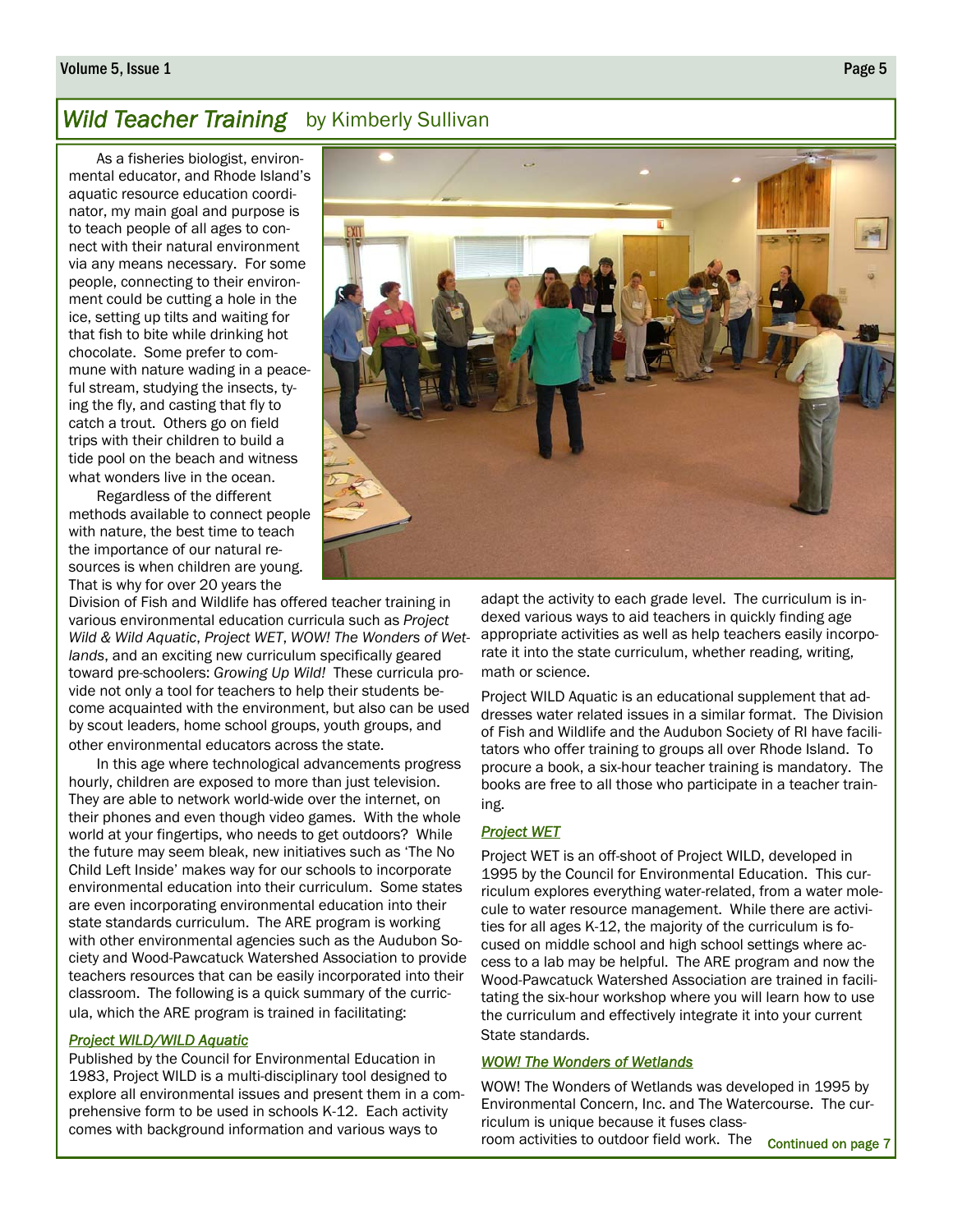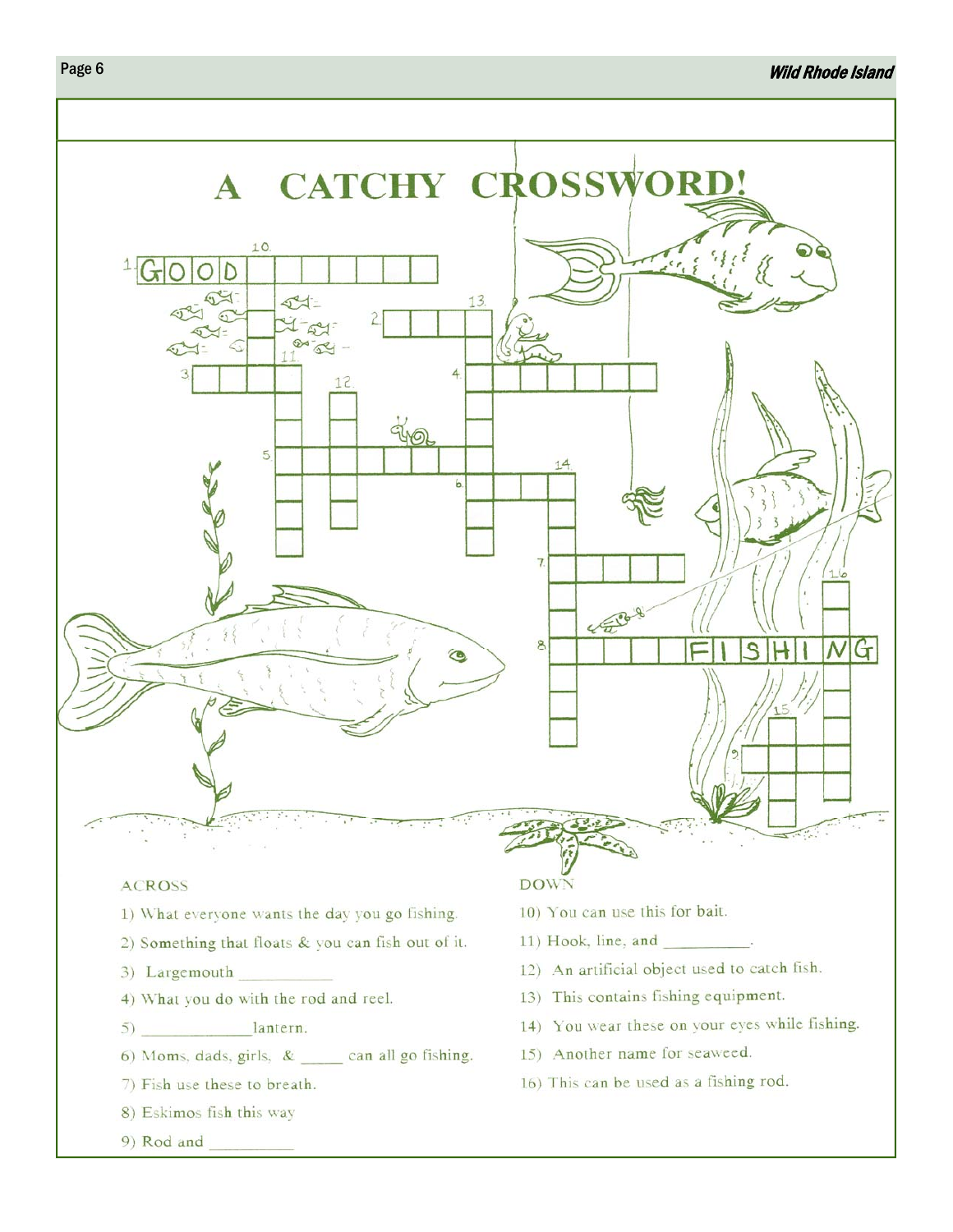